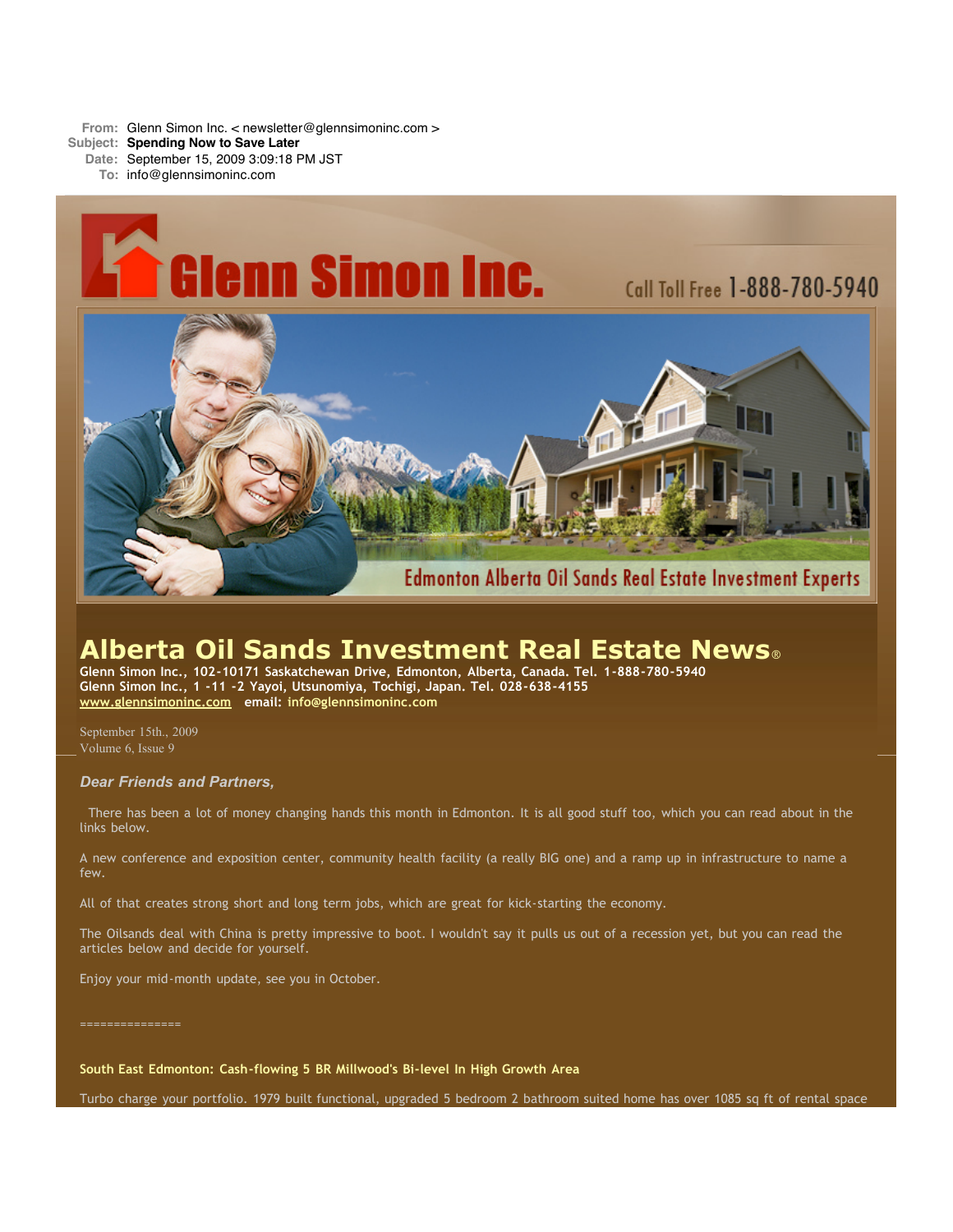### on the upper and another 1000 sq ft. in the 2 bedroom lower suite. You can see the attention to detail and care that went into upgrading this home.

Comes complete with a great mortgage structure in place, you only need to qualify. This a totally turn-key property for you. Convenient area with nearby access to the new South Ring Road and walking distance to transit. Excellent neighborhood and HUGE upside potential due to the great purchase price, strong economic fundamentals and the fantastic location of this mature, desirable SE area of Edmonton.

# Produces \$205 positive cash flow per month using at current interest rate. Total [investment](http://www.glennsimoninc.com/featured_detail.php?id=66) less than 24% of purchase price.

Poised for massive growth. This home rents for top dollar and has everything arranged, including financing structure and incredible tenants. Your investment includes: financial analysis, professional inspection, insurance, financing set-up, legal fees, basic accounting, reserve fund, CMA, bi-annual statements, strategic market planning to ensure successful entry and exit, plus much more!

Purchase price: \$319K Total Investment: \$75K. Your Estimated 5 Year Profit \$57K. Your pre-tax Total ROI is 76% or 15% per year. + \$205 Cash Flow in Your Pocket Every Month

"Get into action and realize secure, long-term profits"

Already producing a great RETURN. Visit [HERE](http://www.glennsimoninc.com/featured_detail.php?id=66) for the full FEATURE sheet and call 1-888-780-5940 to get started.

-Please remember: All investments carry RISK. Be sure to seek your own independent legal advice-

===============

### **China's \$1.9B Alberta Oilsands Deal PetroChina partners with Athabasca Oil Sands**

By Dina O'Meara, With Files From Canwest News Service September 1, 2009

CALGARY - In a blockbuster deal, privately owned Athabasca Oil Sands Corp. said PetroChina International Investment Co. Ltd. will buy a majority stake in its operations for \$1.9 billion, marking the largest venture by China in the Canadian oilsands to date. READ THE FULL [ARTICLE](http://www.calgaryherald.com/entertainment/China+Alberta+oilsands+deal/1950010/story.html) HERE.

===============

#### **Alberta Poised to Lead Canadian Rebound Recession is over, says economist**

By Mario Toneguzzi, Calgary Herald, September 12, 2009

Rising commodity prices will fuel modest economic growth in Alberta in the next two years as demand for energy grows in the world's emerging markets, says a national economist. Canada's recession is over and the country will lead all G-7 peers in economic growth next year, paced by Alberta's strong energy sector, said Benjamin Tal, senior economist with CIBC World Markets Inc. GRAB THIS [STORY.](http://www.calgaryherald.com/business/Alberta+poised+lead+Canadian+rebound/1987171/story.html)

===============

#### **Canada Invests in GO Community Center in Edmonton**

EDMONTON, ALBERTA-- Marketwire - Sept. 11, 2009

The Honourable Rona Ambrose, Minister of Labour, announced \$14.8 million in federal government support through the Infrastructure Stimulus Fund of Canada's Economic Action Plan for the construction of the new GO Community Centre in Edmonton. This project helps meet the city's sports and recreational needs. READ MORE [HERE.](http://www.marketwire.com/press-release/Infrastructure-Canada-1043546.html)

===============

**City Hiring Spree Amid Recession**